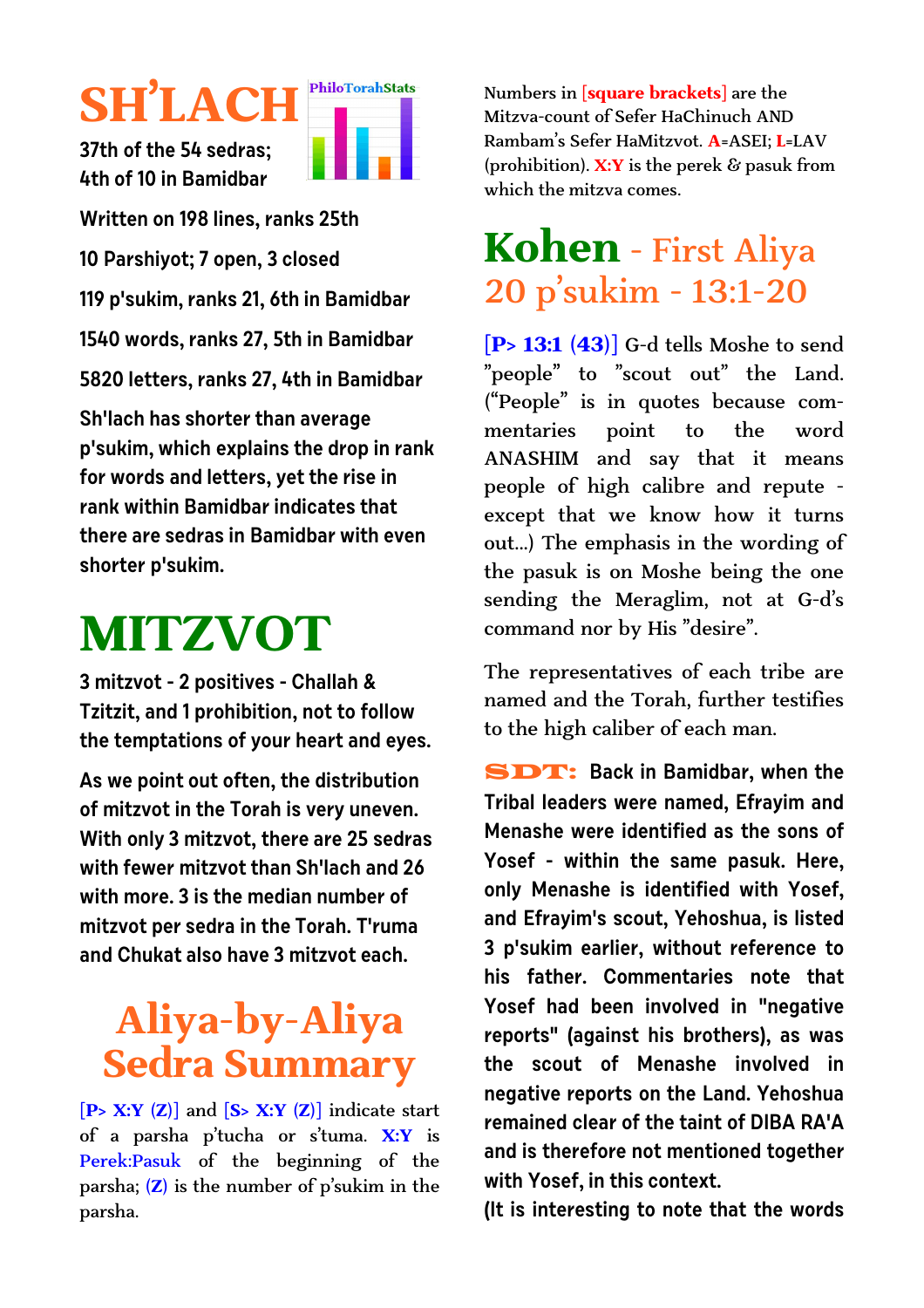**immediately before 'for the tribe of Efrayim...' are BEN YOSEF, in this case, the father of Yig'al, the scout for Yissachar. Nonetheless, it is interesting that Efrayim is juxtaposed to a different Yosef even though he is 'distanced' from his own father's name.)**

**And Moshe called Hoshea bin Nun, Yehoshua.**

SDT: **Rashi says that by adding a YUD to Hoshea's name, he was giving him a bracha that he should be saved from the group attitude of the other Meraglim. Question: MIMA NAFSHACH (whichever way you want to look at things) - Why did Moshe not "bless" the other scouts similarly? And why would Yehoshua need a bracha when Kalev apparently did not?** 

**Whether a Scout will come back with the proper attitude or not was based on each individual's personality, perceptions, and conclusions. That was up to each of the 12 individuals. That's not why Moshe gave a special bracha to Yehoshua. Moshe had a separate fear concerning Yehoshua. He could imagine Yehoshua joining the ten Meraglim in discouraging the People from entering the Land so that Moshe's life would be prolonged. Eldad and Meidad had prophesied that Moshe would die and Yehoshua would lead the people into the Land, Yehoshua heard that and was quite agitated. Moshe's bracha to Yehoshua was to keep Yehoshua honest, so to speak, so that he would not join the "evil advice" for any reason,** **even one to benefit Moshe himself.**

Moshe gives the scouts instructions and an itinerary, hoping that they will return with an encouraging report for Bnei Yisrael. It was the time of the ripening of the grapes, Bikurei Anavim.

### **Levi** - Second Aliya 20 p'sukim - 13:21-14:7

The Torah describes the 40-day "tour" of the scouts. When they returned, they reported to the People about the truly beautiful land to which they had been sent. They showed the samples of the fruits they brought back with them. They described the apparent strength of the inhabitants (in an attempt to scare the people). And they mentioned Amalek and other nations (knowing it would have a discouraging effect).

Kalev silenced the people and told them that they should go to the Land; "We can do it!" The other ten scouts objected and spoke further against the Land, causing wide-spread panic among the people. Moshe, Aharon, Kalev, and Yehoshua are greatly troubled by the words of the Meraglim and by the reaction of the people. Kalev and Yehoshua proclaim the goodness of the Land.

SDT: **...and we were in our eyes like grasshoppers (compared to the giants of Canaan) and so we appeared to them. The Kotzker Rebbe and others**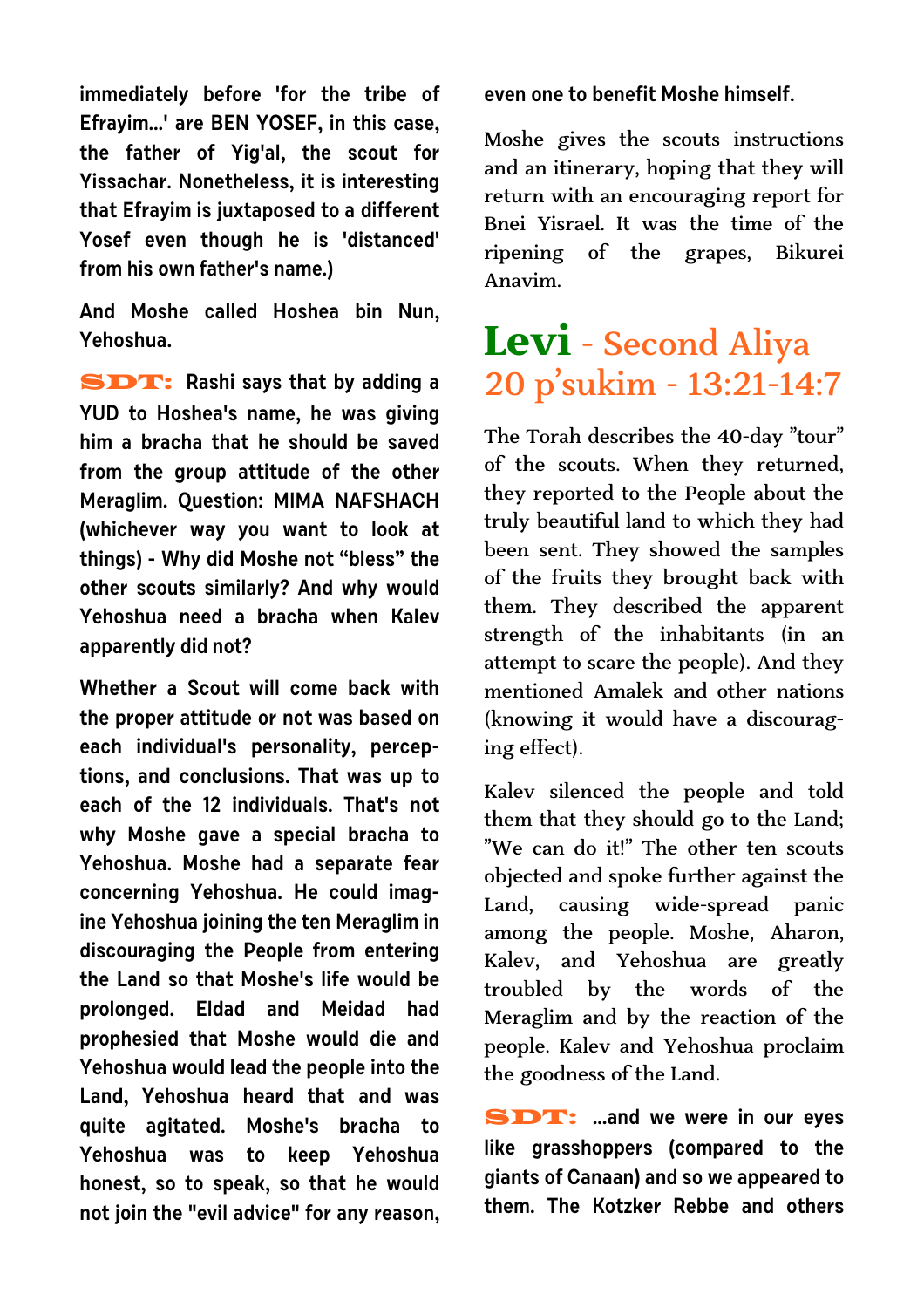**define two components of the Sin of the Spies from this part of the pasuk. First, that we saw ourselves as small and insignificant, compared with the nations in Eretz Yisrael. Second, that we were concerned about how others perceived us. With G-d obviously on our side (we knew what happened to Egypt and we witnessed so many miracles performed on our behalf), we should not have viewed ourselves that way. And, how others perceive us is their problem, not ours. (In fact, it should often be an asset for us.) Sadly, each of these attitude problems exists in our own time.**

**• Notice how the first time the Meraglim spoke to the people, they did not say that we shouldn't go into Eretz Yisrael. They "just" described some of the difficlties we would face and apparently hoped that their report would scare off the people. After Kalev took the microphone, so to speak, and gave a brief but enthusiastic "Aliya pep-talk", the Meraglim dropped the subtle approach and spoke out openly against going into Eretz Yisrael. This is what the Torah described as DIBA AL HA'ARETZ, Lashon HaRa against the Land.**

**It might be said that people who tell other Jews about terror attacks and other difficulties that we face in Israel are "guilty" of "first-stage" Meraglimtalk. Those who add "you gotta be crazy to live there" or words to that effect, are repeating and perpetuating what is maybe the greatest communal sin in the history of the Jewish People. The sin of** **the Meraglim created the blackest day on our calendar, Tish'a b'Av. The destructions of the two Batei Mikdash and the various causes of the CHURBAN were "merely" add-ons to Tish'a b'Av. When we totally repudiate - by action, not just by word - the Sin of the Spies, and embrace - by action, not just by word - the righteous behavior of Kalev and Yehoshua, then we can hope for the fulfillment of the prophecy of Zecharya that will see Tish'a b'Av and the other three Churban-related fasts become Yamim Tovim.**

# **Shlishi** - Third Aliya 18 p'sukim - 14:8-25

"If G-d wants us to go there, then we will obviously be able to prevail. Just don't rebel against Him." The people wanted to stone Kalev and Yehoshua for those words.

#### **And sadly, there are many Jews today who still don't hear - or want to hear Kalev's words.**

**[P> 14:11 (15)]** G-d is "angered" by the people and "suggests" to Moshe that He will destroy them. Moshe argues on behalf of the people. His (main) argument is that other nations will say that G-d did not have the ability to bring Bnei Yisrael into K'na'an, so He killed them in the wilderness. This would be a Chilul HaShem. Moshe then invokes a modified version of the Divine Attributes and pleads for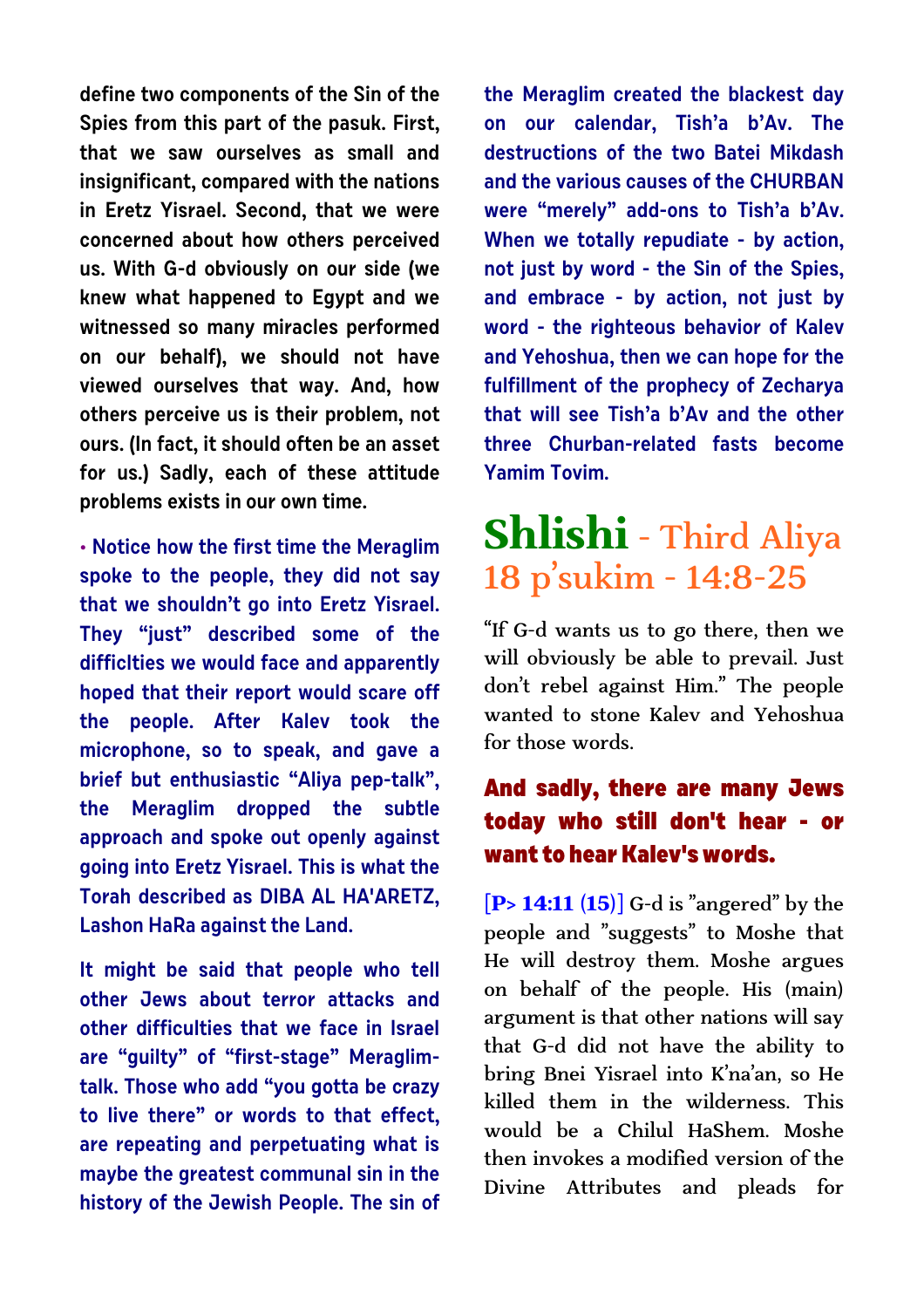forgiveness for the people. (Part of Moshe's words at this point have been incorporated into our davening.) G-d agrees to Moshe's pleas. (G-d's response to Moshe also becomes part of the Yom Kippur davening.) G-d declares that this is the tenth time that the People have "tested" His patience (so to speak). He promises that the men of this generation will not enter the Land - except Kalev (& Yehoshua).

The People are told that Amalek and the Canaanites occupy the valley and that they (the People of Israel) will have to divert towards the Midbar.

#### **Compare & Learn**

**Towards the end of last week's sedra, we have the episode of Miriam's talking about Moshe and her punishment for her relatively mild transgression of LASHON HARA. Commentaries point out the juxtaposition of the episode of the spies.** 

**There is more to this than "simply" two examples of Lashon HaRa, one about a person and one about Eretz Yisrael. There are important elements and details to be learned one from the other.** 

**For example, it is not just the speaker of Lashon HaRa that transgresses. Those who listen to LH passively, without objecting, those who accept the LH as truth - they too transgress. The Sin of the Spies was not restricted to 10 people. Thousands of those who heard what was said and accepted it, and**

**panicked because of it, they too were guilty. And they were punished, as we know.**

**Translate this into our time. It is not enough for one to refrain from bad-mouthing Eretz Yisrael, one cannot stand by idly when others do it. Kalev jumped up as soon as he heard what the Meraglim said. He did his best to repudiate the words of the Meraglim and then made his own impassioned pitch for Aliya.**

**We must not "put down" Israel, its people, life here, etc. We must object when others do. And one should avoid saying something negative even in a joke. (Just as, "I was only joking" does not mitigate Lashon HaRa about another person.)**

## **R'vi'i** - Fourth Aliya 27 p'sukim - 14:26-15:7

**[P> 14:26 (20)]** The Torah elaborates upon the devastating pronouncement by G-d. The People shall roam in the Midbar for a number of years equal to the number of days of the spies' trip.

**Clarification: The Sin of the Spies occurred on Tish'a b'Av 2449, more than a year out of Egypt. Total time in the Midbar from Exodus to entry into the Eretz Yisrael is 40 years (less five days). So the punishment is really for less than 39 years. But look at things this way: The Sin of the Spies was the culmination of the "angering" of G-d. We can say**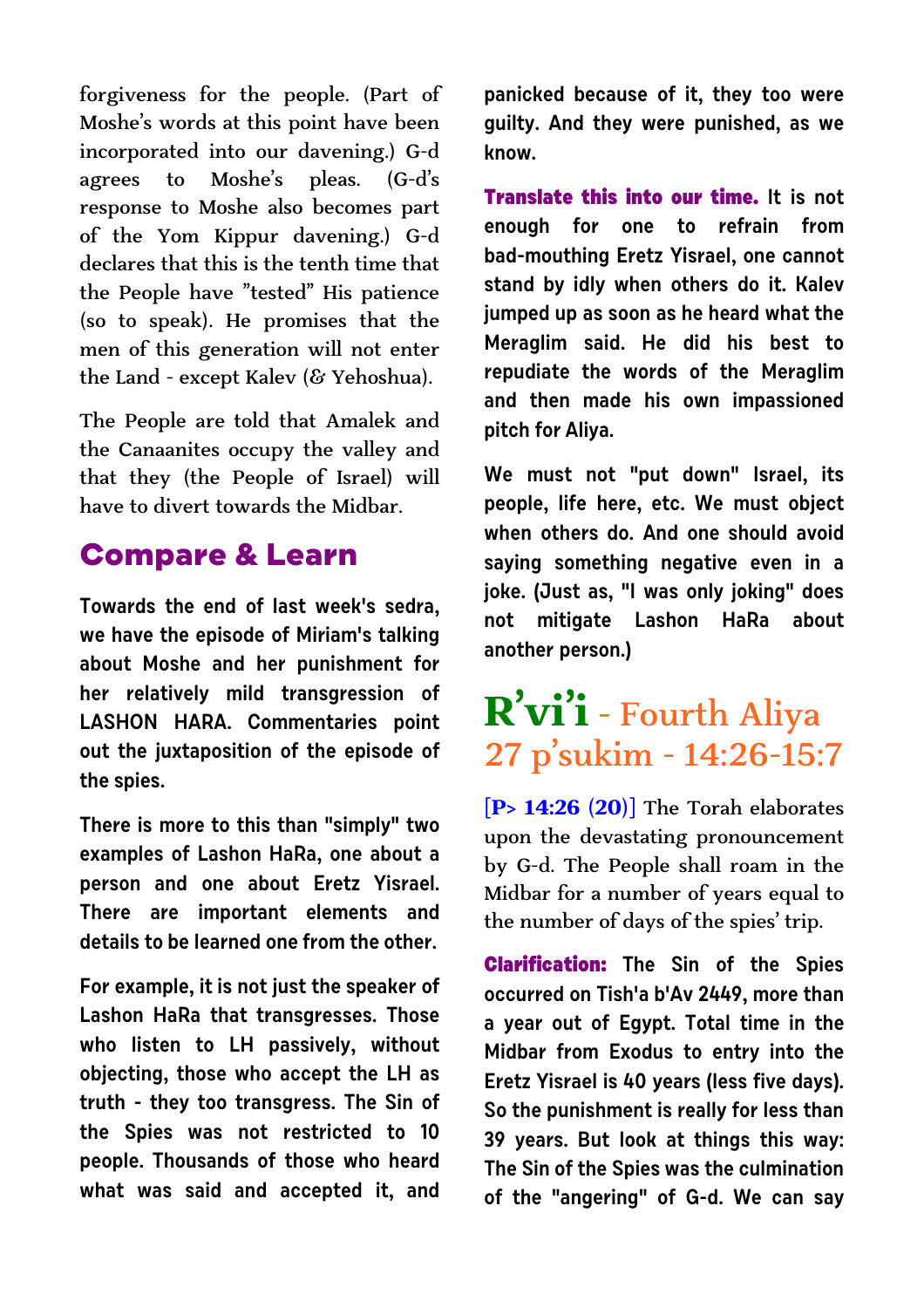**that it began back at the Sin of the Golden Calf (or even before that - we "complained" when were hardly out of Egypt). We might say that the 40-year punishment is retro-active to include Cheit HaEigel (or earlier).**

The people deeply regret their behavior and NOW decide to enter the Land immediately. Moshe warns them not to, because G-d no longer wants them to do so (at this point). Some of the people went anyway - without the protection of the Aron, so to speak and are defeated and repelled by Amalek and K'na'an.

**[P> 15:1 (16)]** The Torah next sets down the details of the flour and oil offering and libation of wine that are to accompany most korbanot.

**It is important to note the context of these laws. Right after being told that the older generation (males) will not enter the Land, G-d comforts the people by teaching procedures that will apply in Eretz Yisrael, specifically mitzvot that are to be "pleasing to G-d" (and even though they are commanded elsewhere). It is as if G-d says, "Don't be too dismayed; your children will live in Eretz Yisrael and will serve Me in the Beit HaMikdash" in this special way.**

**Note also that the Aliya-break comes in mid-topic, leaving us, at the break, to ponder and savor the fact that we will yet bring about 'dl gŸgip gix. G-d's taking the next generation into Eretz Yisrael is not proof of G-d's forgiveness, per se. It could have been a 'reluctant' keeping of** **His promises to the Avot, and not much else. But His command concerning the Menachot and Nesech, on the other hand, do show His great love for His People.**

## **Chamishi** 5th Aliya 9 p'sukim - 15:8-16

The details of the MINCHA & NESECH are completed in this portion, finishing with a reiteration and emphasis on the equality of Torah law for all Jews.

**Furthermore... It seems obvious that this area of mitzva was purposely put here in the aftermath of the Sin of the Spies. There are at least two other places in the Torah where the topic is presented, where the mitzva is counted, and where it fits well in the context. It seems superfluous here except as a message for the aftermath of the Meraglim. Note also, that it is not merely a mitzva that will apply in Eretz Yisrael, but one that is part of the Beit HaMikdash service.**

### **Shishi** - Sixth Aliya 10 p'sukim - 15:17-26

**[P> 15:17 (5)]** Mitzva of Challa is presented **[385, A133 15:20]**.

# **MITZVAnotes**

**Two major aspects of this precious mitzva are:**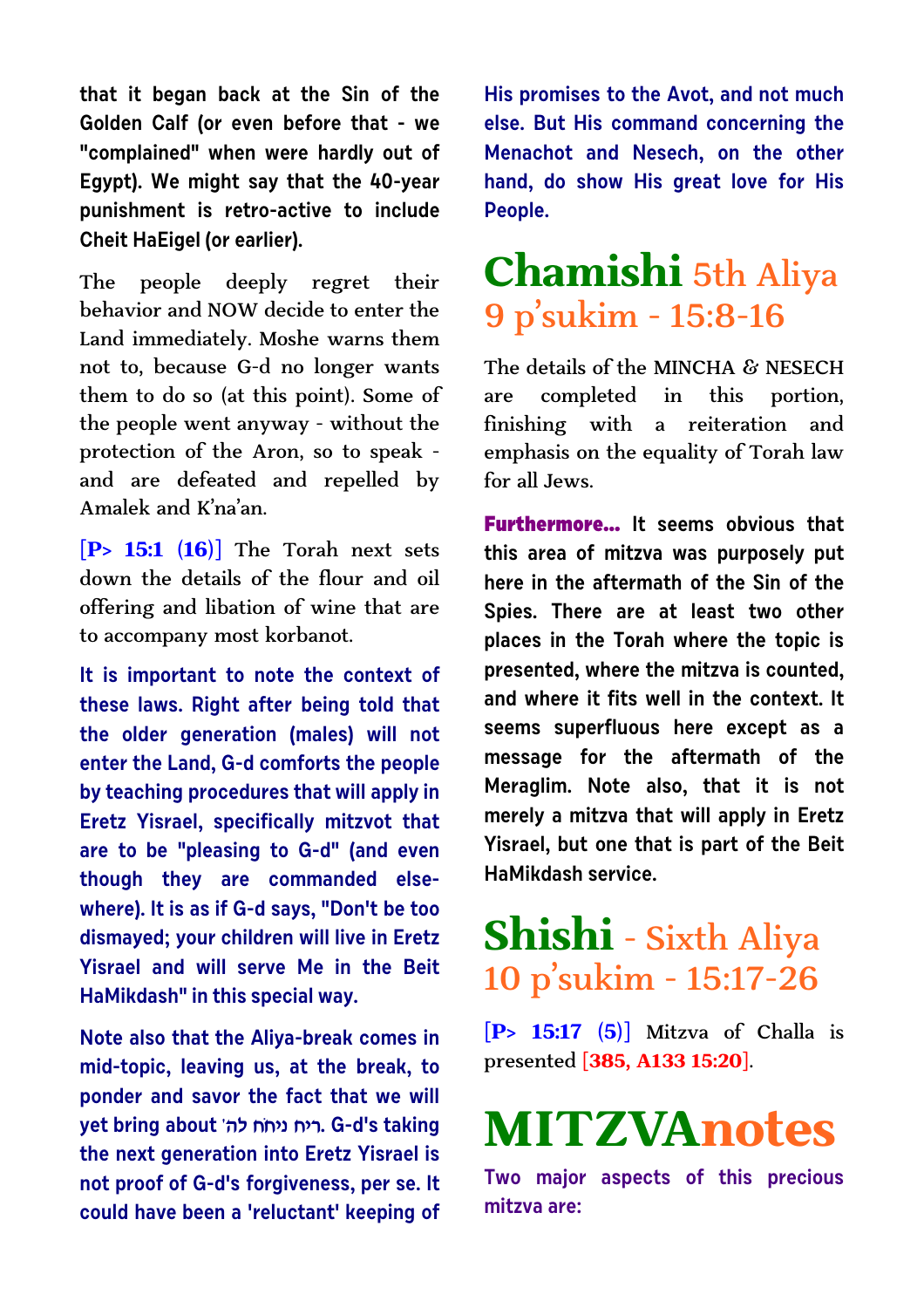**It is performed with THE essential food of humans - as in, Bread is the staff of life. This elevates the physical necessity of food to a spiritual level.**

**Which, by the way, fits the idea of "Man does not live by bread alone." This idea, presented in the beginning of Parshat Eikev, referred to the Manna as that which indicated to the People that it is "by the mouth of G-d, that man lives". That being so during the years of wandering in the Midbar, the concept continues in perpetuity via the mitzva of CHALLA and the other mitzvot associated with bringing bread to our tables, as well as washing for bread, HaMotzi, Birkat HaMazon... and more.**

**Secondly, the fact that we are to give Challah to a Kohen - specifically after most of the work has been done, meaning that we give Challa from ready-to-pop-into-the-oven dough and not the raw produce, as with other gifts to the Kohen - indicates that it is not merely the gift that is significant, but the service to the Kohen that we perform that is important as well.**

**Challah is one of the mitzvot that our Sages have kept active by rabbinic decree since the destruction of the Beit HaMikdash, so that its practice and lessons should not be lost to us. Foithemore, Challah is rabbinically required in Chutz LaAretz, although the Torah introduces the mitzva with, "with your coming to the Land". This too helps keep "Torat Challa" alive among the** **Jewish People and show us how very special this mitzva is.**

**[S> 15:22 (5)]** Next the Torah presents the details of the Chatat (sin offering) of the community (in cases where the leaders of the community inadvertently misled the people (in Avoda Zara related matters.) Here again it seems obvious that this topic is brought up because of the Sin of the Spies. This mitzva is not counted here, but it certainly conveys G-d's attitude (so to speak) about Cheit HaMeraglim. We recognize that sometimes our leaders must bear the responsibility of leading us astray (but not always often we must be accountable and not claim that we were just following orders). The ideas (and text) here are part of Yom Kippur davening.

### **Sh'**VII Seventh Aliya 15 p'sukim - 15:27-41

**[S> 15:27 (5)]** On the other hand, many times each individual must be accountable for his own actions; we cannot always blame our leaders. [This fits, as we mentioned before, the culpability - albeit different - of the population in addition to the Meraglim themselves.] The Torah in this portion discusses the Chatat of the individual. These offerings are appropriate only for inadvertent violation; intentional violation (idolatry is implied) is punishable by KAREIT (excision, being cut off...), and is atoneable by other methods.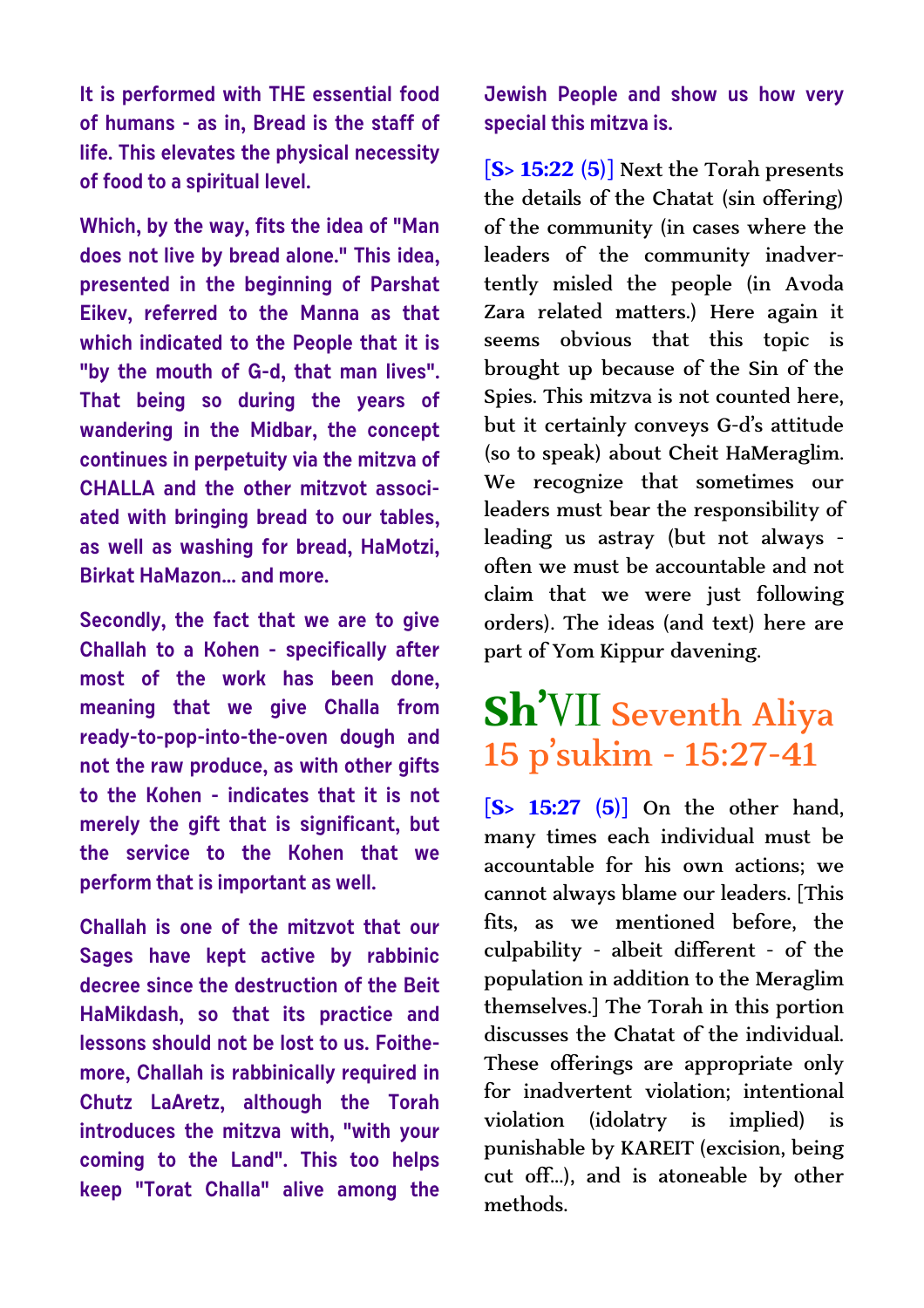**Following Cheit HaMeraglim and preceding the episode of the woodgatherer, the Torah presents us with both types of Chata'ot - communal and individual. These topics are dealt with (and counted among Taryag) elsewhere. Again, we are seeing (probably) an example of repeating something in a specific context or juxtaposition to a story in order to make a point and deliver an important message to us.**

**[P> 15:32 (3)]** The Torah next tells us of the wood-gatherer (Tradition identifies him as Tz'lofchad) who was locked up pending details from G-d as to how a public desecrator of Shabbat is to be executed. (That it is a capital offense was already known.)

**[S> 15:35 (2)]** G-d's command was to stone the violator. And so it was done.

**[P> 15:37 (5)]** The final portion of the sedra is the third passage of the Sh'ma - the portion of Tzitzit. It contains the mitzva to put Tzitzit on the corners of a four-corner garment **[386, A14 15:38]** and that one of the strings of each corner should be dyed t'cheilet, the special blue dye. (Some say half a string, which becomes one of 8; some say one string, which becomes 2 of 8; and some say 2 of the 4 strings, which become 4 of 8 when tied.)

**Our Sages went out of their way to involve us in the mitzva of Tzitzit - with Talit Gadol and Talit Katan - although we could technically not be required to fulfill this mitzva because our regular clothing (today) does not usually have** **four corners. Perhaps they did so because Tzitzit is not merely a mitzva that we "perform", it is a mitzva that we wear. It is an integral part of our everyday lives. It is part of our Jewish uniform (for males). What a shame to be without this inspirational mitzva because the style of clothing has changed and we no longer wear 4-cornered garments.** 

**To clarify: If a man wears a fourcornered garment, he is required by Torah law to tie tzitzit on the corners however, the Sages require us to wear a four-cornered garment in order to be obligated to fulfill the mitzva of Tzitzit. In other words, "officially", TZITZIT is a MITZVA KIYUMIT. Our Sages changed it into a MITZVA CHIVUVIT.** 

Furthermore, the Torah links the mitzva of tzitzit with all the mitzvot of the Torah; tzitzit (and/or the P'til T'cheilet) serve as a reminder of the Jew's all-encompassing commitment to G-d. This is followed by the warning not to follow the evil temptation of the eye (mind) or heart (emotion) **[387, L47 15:39]**. The Torah then reiterates the importance of belief in G-d in general, and in His having redeemed us from Egypt, in particular. Thus, the twice daily recitation of the Sh'ma constitutes the fulfillment of the mitzva to remember the Exodus "all the days of your life", in addition to its own mitzva, the saying of Sh'ma. It follows that when one recites the Sh'ma, one should have specific KAVANA at the end of the